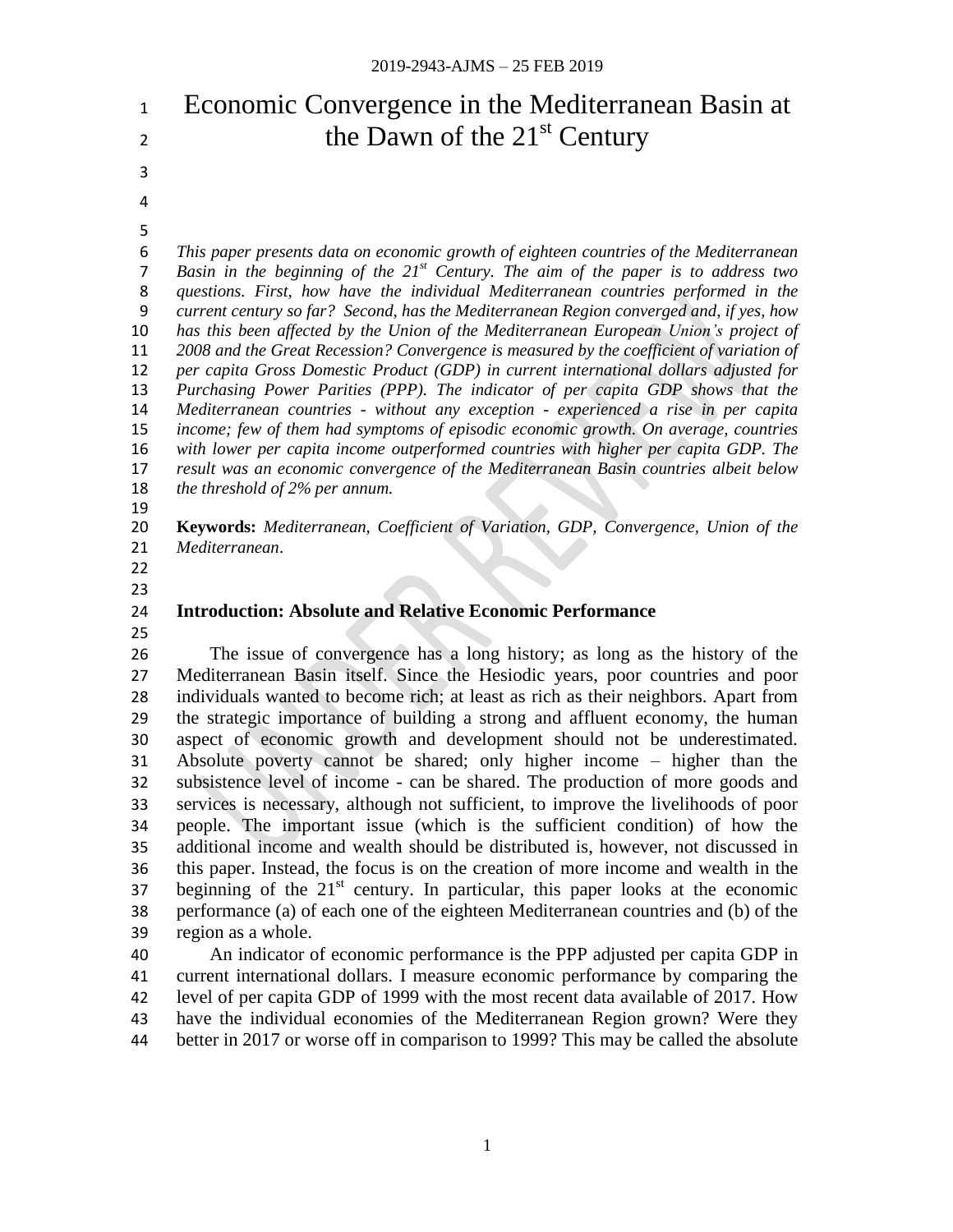performance. Countries are doing better off if they were able to produce, per capita, more goods and services. It is only then that they have the economic potential to improve the conditions of the least fortunate of their citizens through direct and indirect re-distribution policies without reducing the wellbeing of the more fortunate.

 In addition to absolute economic performance, there is a relative economic performance which this study also aims to address. Not only an individual country wants its income to increase but she wants to outperform its neighbors; particularly if the country lags behind. This raises the second question: have the poor countries of the Mediterranean Basin been able to narrow the gap with the rich countries of the region? Was there a convergence or a divergence of the economies of the Mediterranean Region? Answers to these two questions are attempted in the next three sections of this paper. Another section, before the conclusions, examines the impact of the Union of the Mediterranean Initiative and of Great Recession; both started in 2008.

 On the other hand, this study does not discuss the methodological issues of using the PPP adjusted GDP as an indicator of measuring convergence. Convergence does not apply only to GDP; it may include other indicators such as political institutions, technology, culture, education and health. These types of convergences are not discussed in this paper.

 The theoretical aspects of economic convergence are not discussed here either; for a recent survey of the convergence literature see Johnson & Papageorgiou in a forthcoming paper in the *Journal of Economic Literature* (available online in August 2018); and also the early work on the issue by Sala-i- Martin (1996), Friedman (1992), Barro & Sala-i-Martin (1992) and Dowrick & Quiggin (1997).

 Instead, this study here concentrates on the growth rates of the individual Mediterranean Countries from 1999 to 2017 as well as differences across countries. It contributes to the empirical economic convergence literature.

 

# **Per Capita GDP from 1999 to 2017**

 Figure 1 and Tables 1-3 depict the economic performance of the individual 35 Mediterranean Countries in the beginning of the  $21<sup>st</sup>$  Century. The selection of the period is determined by the availability of data. A number of important conclusions emerge from these data. The most important of all is the increase of the level of PPP adjusted per capita GDP of all countries of the Mediterranean Basin. No country was left behind. For all countries, the 2017 per capita GDP is higher than its 1999 level. Despite the Great Recession of 2007, the per capita GDP difference between the 2017 value and the 1999 is positive for all Mediterranean Countries (see Table 1).

 The second observation refers to the uniformity of this increase. For some countries (10 out of 18), the increase was outstanding. In a period of 20 years, they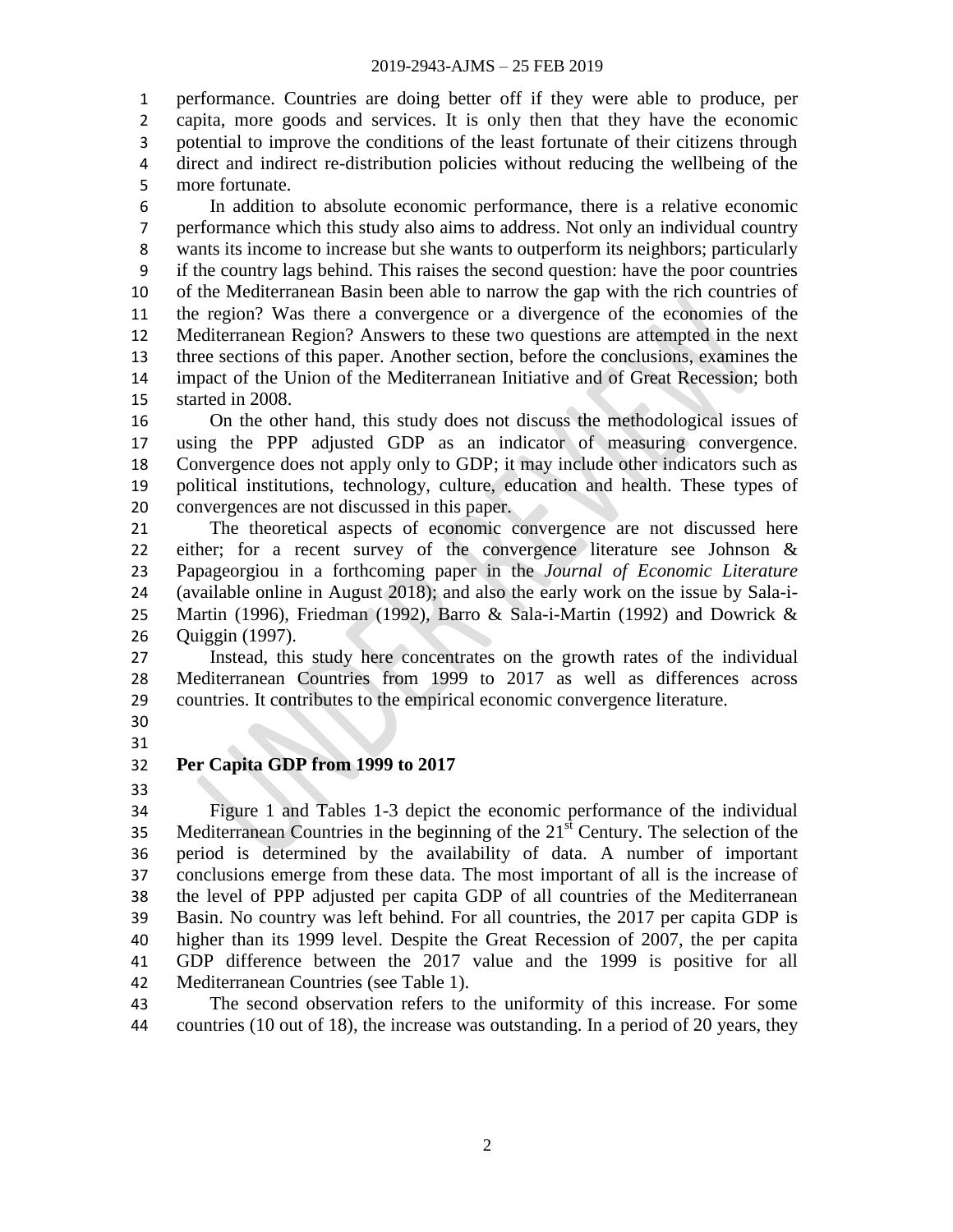- 1 were able to more than double their PPP adjusted per capita GDP. These countries
- 2 were: Albania, Bosnia, Croatia, Egypt, Malta, Montenegro, Morocco, Slovenia,
- 3 Tunisia and Turkey.
- 4



# 5 **Figure 1***. Per Capita GDP, 1999-2017*

6<br>7

7 Source: World Bank Indicators (Retrieved 30 January 2019). Data were not available for Syria and Palestinian Authority; therefore these countries were excluded from the analysis. The starting year 8 Palestinian Authority; therefore these countries were excluded from the analysis. The starting year of Montenegro is 2000.

- 
- of Montenegro is 2000.

10

11 **Table 1.** *Per Capita GDP in PPP Current International Dollars*

| <b>Country</b> | 1999  | 2017  | <b>DIF</b> | Country    | 1999  | 2017  | <b>DIF</b> |
|----------------|-------|-------|------------|------------|-------|-------|------------|
| Albania        | 3472  | 12943 | 9471       | Italy      | 25532 | 39427 | 13895      |
| Algeria        | 7726  | 15260 | 7534       | Lebanon    | 9884  | 14482 | 4598       |
| Bosnia         | 4206  | 13108 | 8902       | Malta      | 16962 | 41034 | 24072      |
| Croatia        | 9749  | 26288 | 16539      | Montenegro | 6003  | 19352 | 13349      |
| Cyprus         | 19881 | 34503 | 14622      | Morocco    | 3451  | 8217  | 4766       |
| Egypt          | 5484  | 11584 | 6100       | Slovenia   | 17067 | 34868 | 17801      |
| France         | 24307 | 42850 | 18543      | Spain      | 19907 | 37998 | 18091      |
| Greece         | 18465 | 27602 | 9137       | Tunisia    | 5661  | 11911 | 6250       |
| <b>Israel</b>  | 22600 | 38262 | 15662      | Turkey     | 8757  | 26519 | 17762      |

12 Source: World Bank Indicators (Retrieved 30 January 2019).

13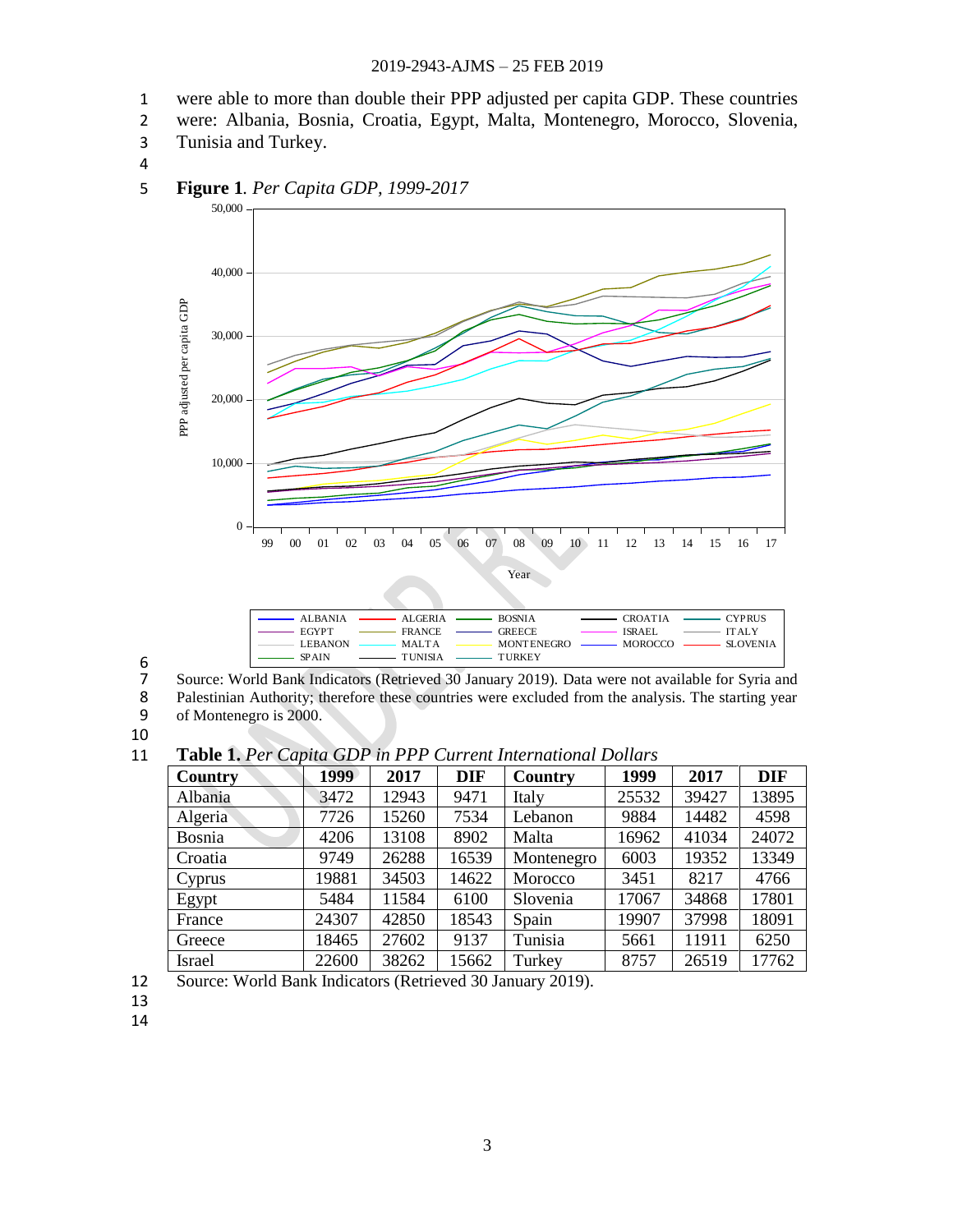The third observation is related to the previous one. Country rankings, in terms of per capita GDP, have changed from 1999 to 2017. Table 2 shows the group of countries by income size in 1999 and in 2017. The first to notice is that, in 1999, no Mediterranean country had a per capita GDP greater than 25,000 dollars and, in 2017, no country had a per capita GDP less than 5,000 dollars. Some countries have moved up the ladder of per capita GDP quite fast: Albania, Croatia and Turkey; for others the increase was meager.

 The differences in ranking from 1999 to 2017 imply different annual rates of growth of per capita GDP (see Table 3). All annual growth rates are higher than 2% but countries, such as Malta, Croatia, Turkey, Montenegro, Bosnia and Albania, had an annual growth rate in excess of 5%. This has affected the country 12 ranking.

13

| <b>Income Bracket</b> | 2017                      | 1999                         |  |  |
|-----------------------|---------------------------|------------------------------|--|--|
| $<$ 5000              |                           | Bosnia, Albania, Morocco     |  |  |
| 5001-10000            | Morocco                   | Lebanon, Croatia, Turkey,    |  |  |
|                       |                           | Montenegro,<br>Algeria,      |  |  |
|                       |                           | Tunisia, Egypt               |  |  |
|                       |                           |                              |  |  |
| 10000-15000           | Algeria, Lebanon, Bosnia, |                              |  |  |
|                       | Albania, Tunisia, Egypt   |                              |  |  |
| 15001-20000           | Montenegro, Algeria       | Spain,<br>Greece,<br>Cyprus, |  |  |
|                       |                           | Slovenia, Malta              |  |  |
| 20001-25000           |                           | Italy, France, Israel        |  |  |
| 25001-30000           | Greece, Turkey, Croatia   |                              |  |  |
| 30001-35000           | Slovenia, Cyprus          |                              |  |  |
| 35001-40000           | Italy, Israel, Spain      |                              |  |  |
| >40000                | France, Malta             |                              |  |  |

14 **Table 2.** *Country Classification by Per Capita GDP*

15

# 16 **Table 3.** *Growth Rate Country Ranking*

| Lebanon  | 2.10% | Egypt      | 4.34% |
|----------|-------|------------|-------|
| Greece   | 2.38% | Tunisia    | 4.37% |
| Italy    | 2.47% | Morocco    | 4.77% |
| Israel   | 3.01% | Malta      | 5.18% |
| France   | 3.27% | Croatia    | 5.40% |
| Cyprus   | 3.30% | Turkey     | 5.95% |
| Spain    | 3.76% | Montenegro | 6.59% |
| Algeria  | 3.84% | Bosnia     | 6.82% |
| Slovenia | 4.24% | Albania    | 8.02% |

17

18

19 In conclusion, all countries of the Mediterranean Basin did exceptionally well 20 at the dawn of the  $21<sup>st</sup>$  century. All of them had an average annual economic 21 growth of more than 2%. The average annual growth rate of all countries was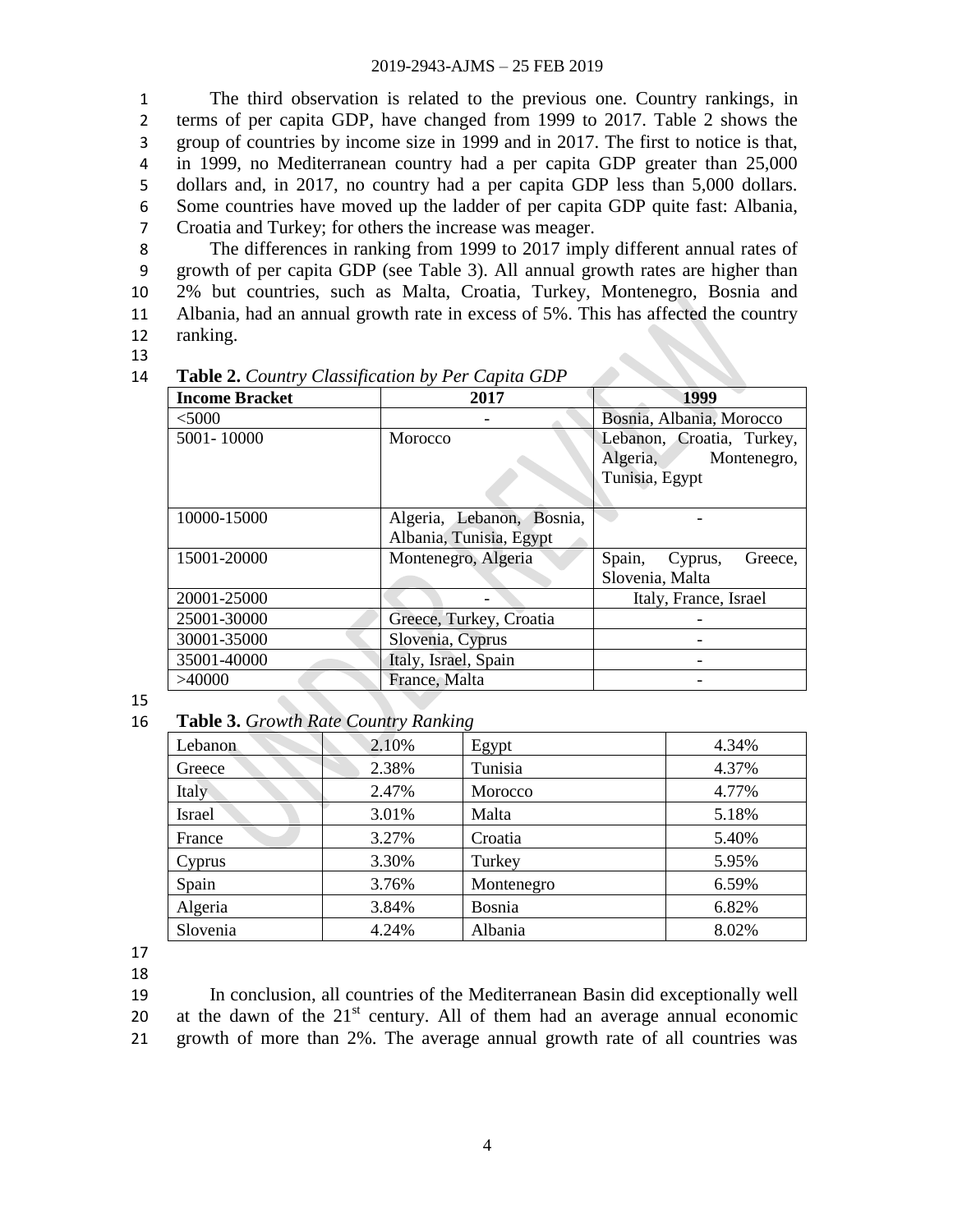4.43% but the deviation was relatively large. For example, Albania has been growing at a rate twice as high as the average of all countries in the region and four times higher than the slowest growing economy of Lebanon. Lebanon was three times richer than Albania in 1999 but these initial conditions were not the same for all countries in the region.

 Countries which were relatively richer in 1999 were able to grow at a higher 7 than average rate in the beginning of the  $21<sup>st</sup>$  century. For example, Malta had a per capita GDP of 16,962 dollars in 1999. Its annual growth rate from 1999 to 2017 was 5.18%; one of the highest of the group. As a result, Malta's 2017 per capita GDP more than doubled and reached 41,034 dollars; an increase of 24,072 dollars relative to the 1999 level. This accounted to a 142% increase for the entire period under investigation here.

 From the above study of comparing the economic performance of individual Mediterranean countries from 1999 to 2017 is not clear whether the relatively poor countries – those with a per capita GDP below average – were able to catch up with the richer countries of the Mediterranean basin. The issue of whether economic convergence did take place is examined in the following section.

 

# **Economic Convergence in the Mediterranean Region**

 Since the 1980s, economic convergence has dominated the discussion of economic growth and economic development. Barro and Sala-i-Martin (1992, p. 224) suggested that economic convergence occurs when "… the per capita growth rate tends to be inversely related to the starting level of output or income per person. In particular, if economies are similar in respect to preferences and technology, then poor economies grow faster than rich ones. Thus there is a force that promotes convergence in levels of per capita product and income".

 In other words, economic convergence looks at the progress made by the developing countries on closing the economic gap with the richer countries of the world or part of it, e.g., the Mediterranean Region. The policy implications of the convergence process are significant as explained below when I look at European Union's policy initiative to close the gap between the poor and rich countries of the Mediterranean region.

 Economic convergence implies that countries which have a lower than average per capita income in the starting year of analysis (in this study 1999) tend to grow faster than the relatively richer countries of the group. In other words, there exists a steady state which all countries tend to converge pending their differences in preferences, technology and institutional settings. Thus, for convergence to occur there must be an inverse relation between per capita income of the initial year and its growth rate of the following years.

 Figure 2 plots the log of per capita income in the initial period of 1999 and its growth from 1999 to 2017 for the sample of the 18 countries of the Mediterranean Basin. The regression line has a negative slope which shows that there exists an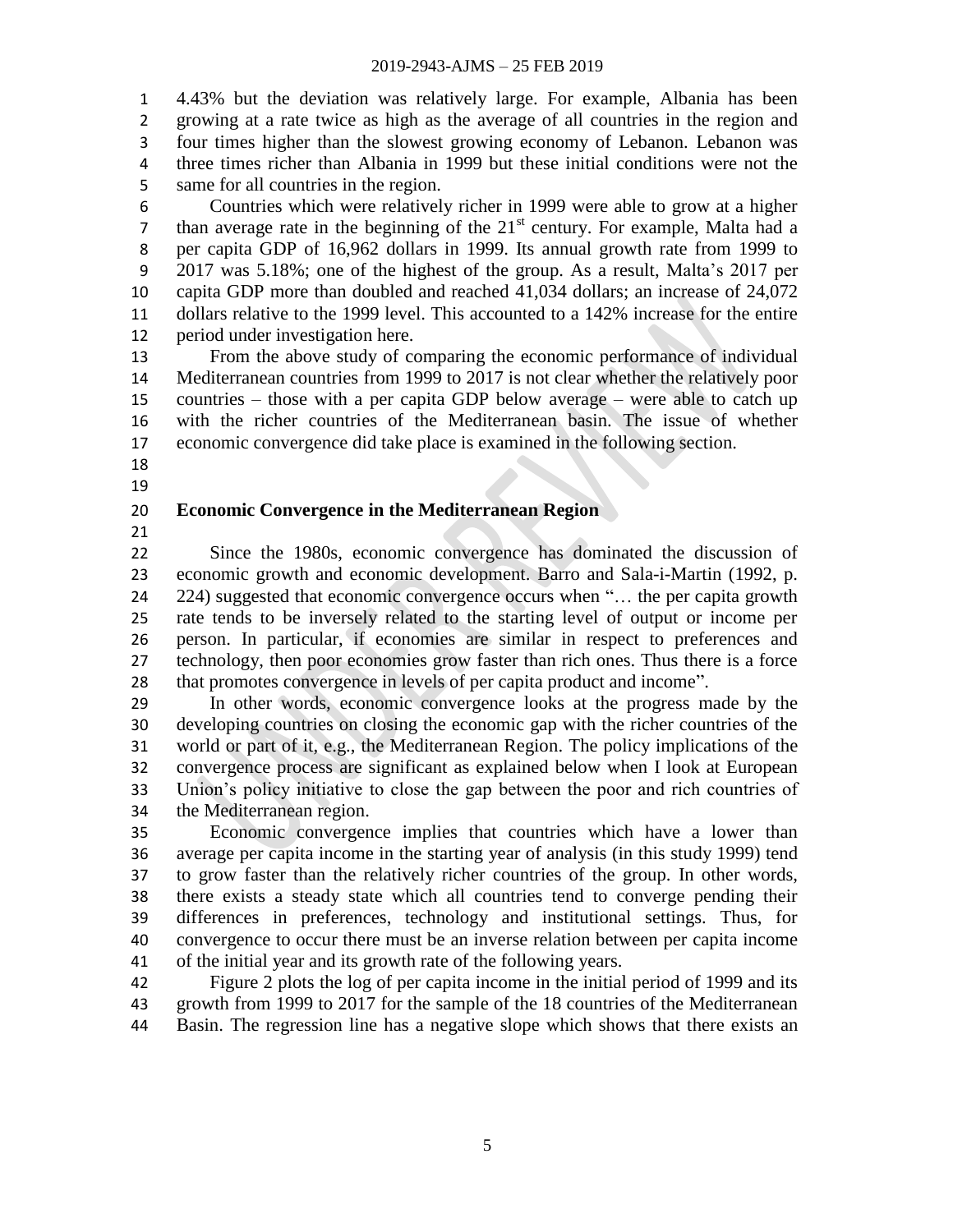inverse relation between the log of per capita income in the initial period of 1999 2 and its growth from 1999 to 2017 for the entire group of countries. The value of the simple correlation coefficient is -0.69. Relatively poorer countries in 1999 experienced higher growth of their per capita GDP from 1999 to 2017 when this is compared with the relatively richer countries of the Mediterranean Basin.



**Figure 2.** *Per Capita GDP (1999) and Growth Rate (1999-2017)*

 

 The gap between the rich and poor countries of the Mediterranean Region has decreased. This is an indication of convergence. As mentioned above, an unbiased estimator of economic convergence is the coefficient of variation (Friedman, 1992): the ratio of the standard deviation of income of the 18 countries of the Mediterranean Basin divided by its mean value. Figure 3 shows the log of the coefficient of variation of PPP adjusted per capita GDP. A decrease in the coefficient of variation indicates economic convergence between the poor and rich countries of the Mediterranean region. The value of the coefficient variation from close to 60% in the beginning of the period decreased to about 46% in 2014 and remained at about the same level throughout the end of the period even though it shows a small divergence.

 The plot of the coefficient of variation in Figure 3 shows that there was an economic convergence. This does not measure the speed of convergence. According to Sala-i-Martin (1996), economic convergence of per capita GDP shows great similarities across different data generation processes. Economies converge at a speed of an annual rate of close to 2%. This should take into consideration the differences in preferences, technology, and political institutions.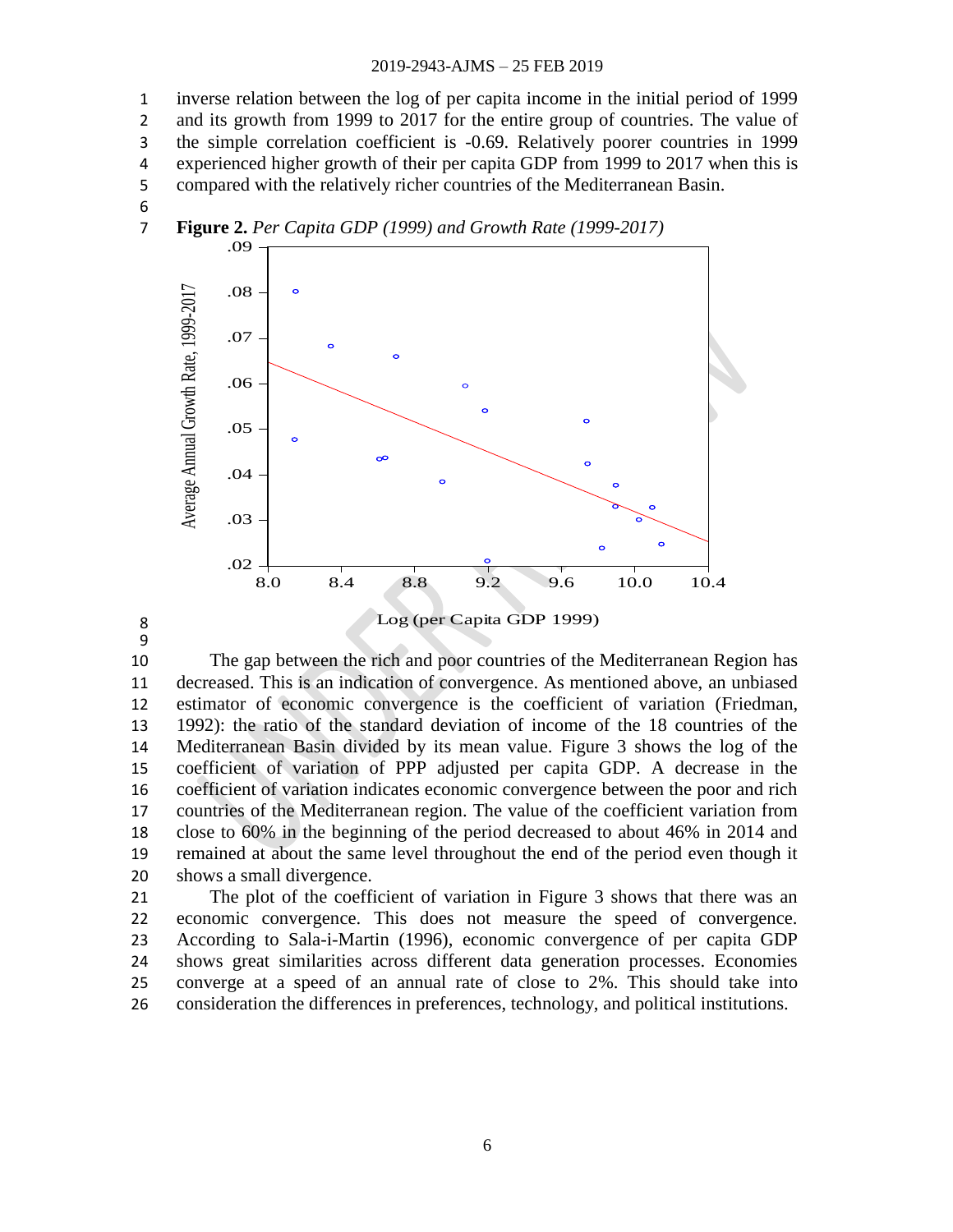Most studies use a simple equation to measure the speed of convergence for a group of countries of the following type:

- 
- 

4 Growth Rate of Per Capita  $GDP = Constant + \beta log (Initial Income) + u$ 

 In this paper the growth rate is the annual per capita GDP from 1999 to 2017 and the initial income is the per capita GDP of 1999. The test of convergence is a test of the sign of coefficient β. If the coefficient is negative, then the group of countries under consideration has converged; if positive they have diverged. Notice that the convergence puts all countries together and nothing can be said about the individual countries. This can be done by looking at the individual growth rates something which was presented in the previous section.

**Figure 3.** *Coefficient Variation of Per Capita GDP*



 $\frac{15}{16}$ 

Using the 1999-2017 data set of the 18 Mediterranean countries, I found a 17 negative coefficient ( $\beta$  = -0.016); statistically significant (t = -4.02) which explains 44.87% of the variability in growth rates as measured by the adjusted coefficient of determination. The equation was estimated using White heteroskedasticity-consistent standard errors & covariance.

 From the estimated coefficient of the above equation, the speed of economic 22 convergence (γ) can be computed using the following relation:  $\gamma = -(1-e^{-\beta T})/T$ . T 23 equals 19 years and  $\beta$  = -0.016. The coefficient of convergence is equal to 1.16% which is less than the 2% mentioned by Sala-i-Martin.

 We may then conclude in this that economic convergence among the countries of the Mediterranean region examined here occurred but at a speed less than the expected minimum 2% convergence rate mentioned in the literature.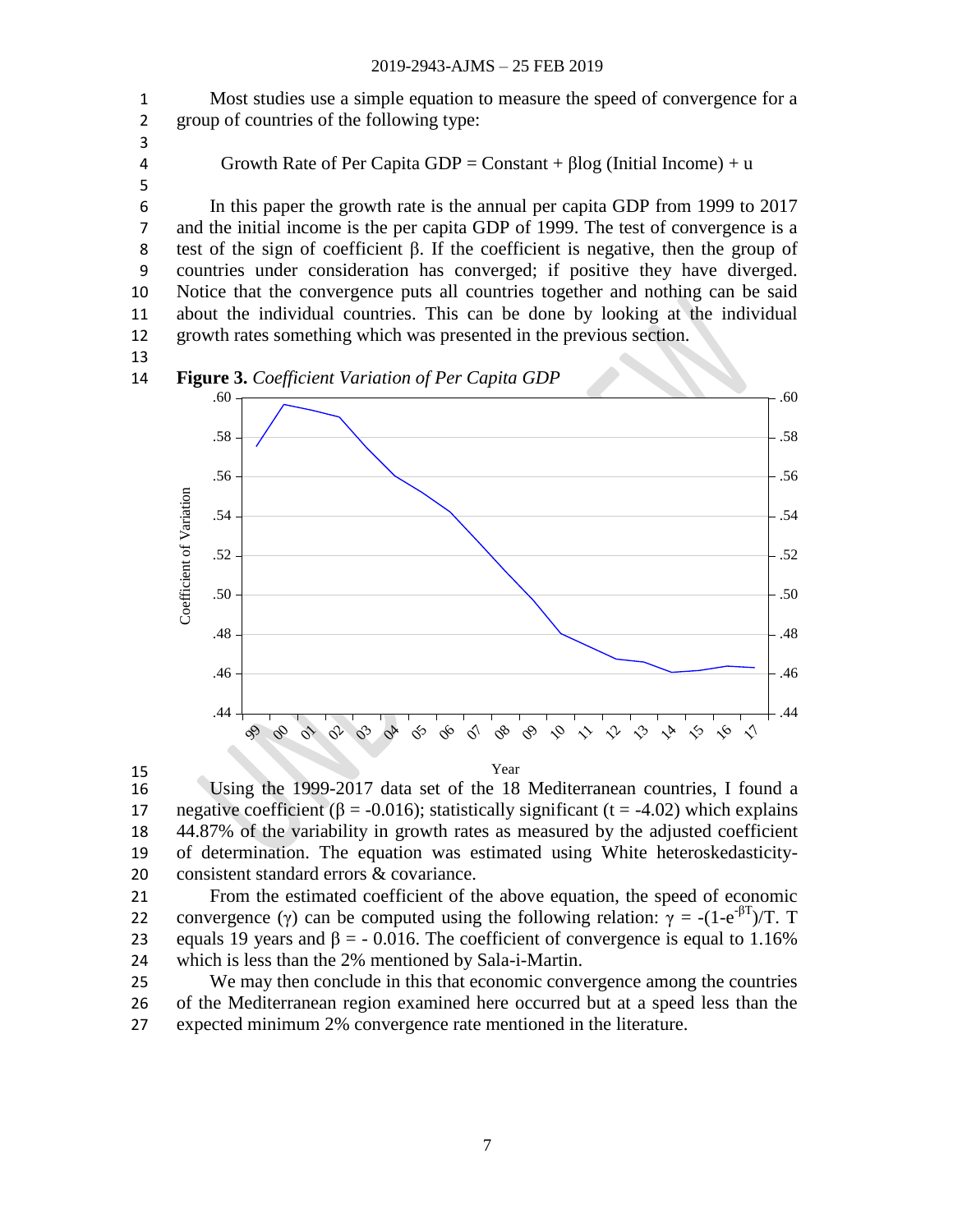- 
- **Episodic Growth Spells in the Mediterranean Basin**
- 

 Episodic growth is defined as periods of sharp declines in the growth rates after a period of accelerated growth. For some countries, this may end up into economic disasters. The methodology to identify episodic growth spells has been suggested by Hausmann, Pritchett and Rodrik (2005). Periods of high growth are considered those with an average annual economic growth of more than 3.5% over a relatively short period of time, e.g., seven years. Episodic growth is defined as a sharp declined in the rate of growth – an average annual rate of less than 2% - which is follows an episode of high growth (more than 3.5%). The comparison is usually done over seven years period and for countries which belong to middle income; around 10,000 per capita GDP in 2005 dollars.

 The same analysis can be applied to countries of the Mediterranean Region. The seven year annual average growth of per capita GDP is reported in Table 4 for countries which meet the criterion of episodic growth. In total five countries (Cyprus, Greece, Italy, Lebanon and Spain) were identified as having episodic economic growth spells from 1999 to 2017. Strictly applying not all countries satisfy to the letter all the above criteria of episodic growth. However, they do have the characteristic of slow economic growth, less than 2%, after a period of high economic growth more than 3.5%. The periods however do not extend to equal seven years periods.

 Prior to 2012, the Cypriot annual seven year growth rates were higher than 3.61%. According to the above definition of episodic growth, these seven year periods can be characterized as high growth rates episodes. The following years were seven year periods with an annual growth rate of less than 2%. From 2011 to 2017 the annual average growth rate of per capita GDP dropped to 0.59% which determines an episodic growth spell.

 Greece's episodic growth was even worse. Up and included the year 2009, the seven year annual Greek growth rate of per capita GDP was above 4% for the previous seven year periods. In 2010 (2004-2010), the seven year annual growth rate dropped to 2.55%; still above the threshold rate of 2%. In 2011 the rate dropped to 0.58% followed by negative seven-year averages annual rates of growth. From 2011 to 2017 Greece's annual growth rate of per capita GDP was 0.23% which can be considered as an economic disaster. This seven year period contrasts with the previous seven year period (2003-2009) of an annual growth rate of 4.37%.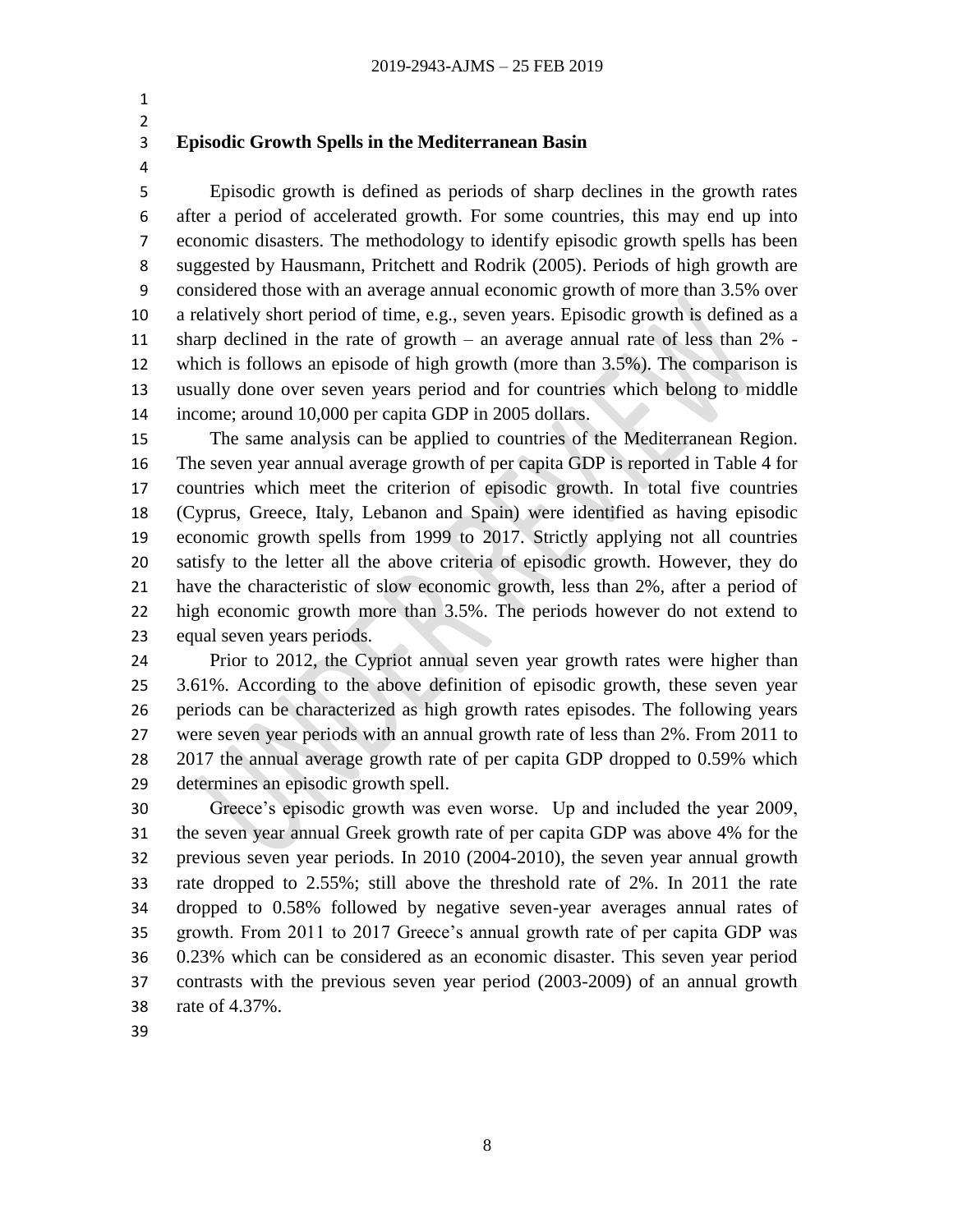| Year | Cyprus   | Greece    | Italy | Spain | Lebanon  |
|------|----------|-----------|-------|-------|----------|
| 2005 | 5.87%    | 5.16%     | 2.72% | 5.54% | 1.54%    |
| 2006 | 6.33%    | 6.45%     | 3.46% | 6.47% | 2.02%    |
| 2007 | 6.19%    | 6.02%     | 3.35% | 6.13% | 3.50%    |
| 2008 | 5.96%    | 5.72%     | 3.45% | 5.58% | 4.71%    |
| 2009 | 5.15%    | 4.37%     | 2.74% | 4.23% | 5.97%    |
| 2010 | 4.69%    | 2.55%     | 2.74% | 3.63% | 6.72%    |
| 2011 | 3.61%    | 0.58%     | 3.09% | 3.04% | 5.68%    |
| 2012 | 1.91%    | $0.04\%$  | 2.76% | 2.18% | 4.96%    |
| 2013 | 0.16%    | $-1.15%$  | 1.63% | 0.84% | 4.13%    |
| 2014 | $-1.12%$ | $-1.13%$  | 0.88% | 0.51% | 2.17%    |
| 2015 | $-1.38%$ | $-1.97\%$ | 0.51% | 0.59% | 0.21%    |
| 2016 | $-0.38%$ | $-1.70\%$ | 1.55% | 1.66% | $-1.02%$ |
| 2017 | 0.59%    | $-0.23%$  | 1.72% | 2.52% | $-1.50%$ |

**Table 4.** *Countries with Episodic Growth Spells*

 Note: The reported growth rate is a seven year average rate. For example, the 2005 rate is the average growth rate from 1999 to 2005; the 2006 rate is the average annual rate from 2000 to 2006 and so on.

6 Italy's episodic growth spells are not so clear. In the beginning of the  $21<sup>st</sup>$  Century Italy's annual seven year growth rates were close to 3.5% which is at the border of being considered as an accelerating rate of growth defined in the literature as above 3.5%. Of course, one should note that this literature applies to middle income countries and not to countries, such as Italy, with much higher per capita GDP. However, it is of interest to see that the Great Recession hit hard Italy as well. In 2017, its seven year annual growth rate was 1.72% less than the upper bound rate of 2%.

 Spain had a pattern similar to Greece and Cyprus but the decreases in the growth rates were smaller and by 2017 the seven-year growth rate was 2.52% which is above the episodic growth criterion of less than 2%. Spain, though, had a growth rate very similar to Greece up to 2011 but the impact of Great Recession was not as harsh as in Greece.

 Lebanon is the only country of the episodic growth group which does not belong to Europe and of course to the eurozone. Its erratic economic growth shows 21 three periods. In the beginning of the  $21<sup>st</sup>$  Century the annual seven-year growth rate was less than 2%. Then a period of seven years followed with a relatively high average seven year growth rates. This is the period of Lebanon's accelerating growth rate. The last three seven year periods from 2015 to 2017, the average growth rate was not only below 2% but in 2016 and 2017 was negative.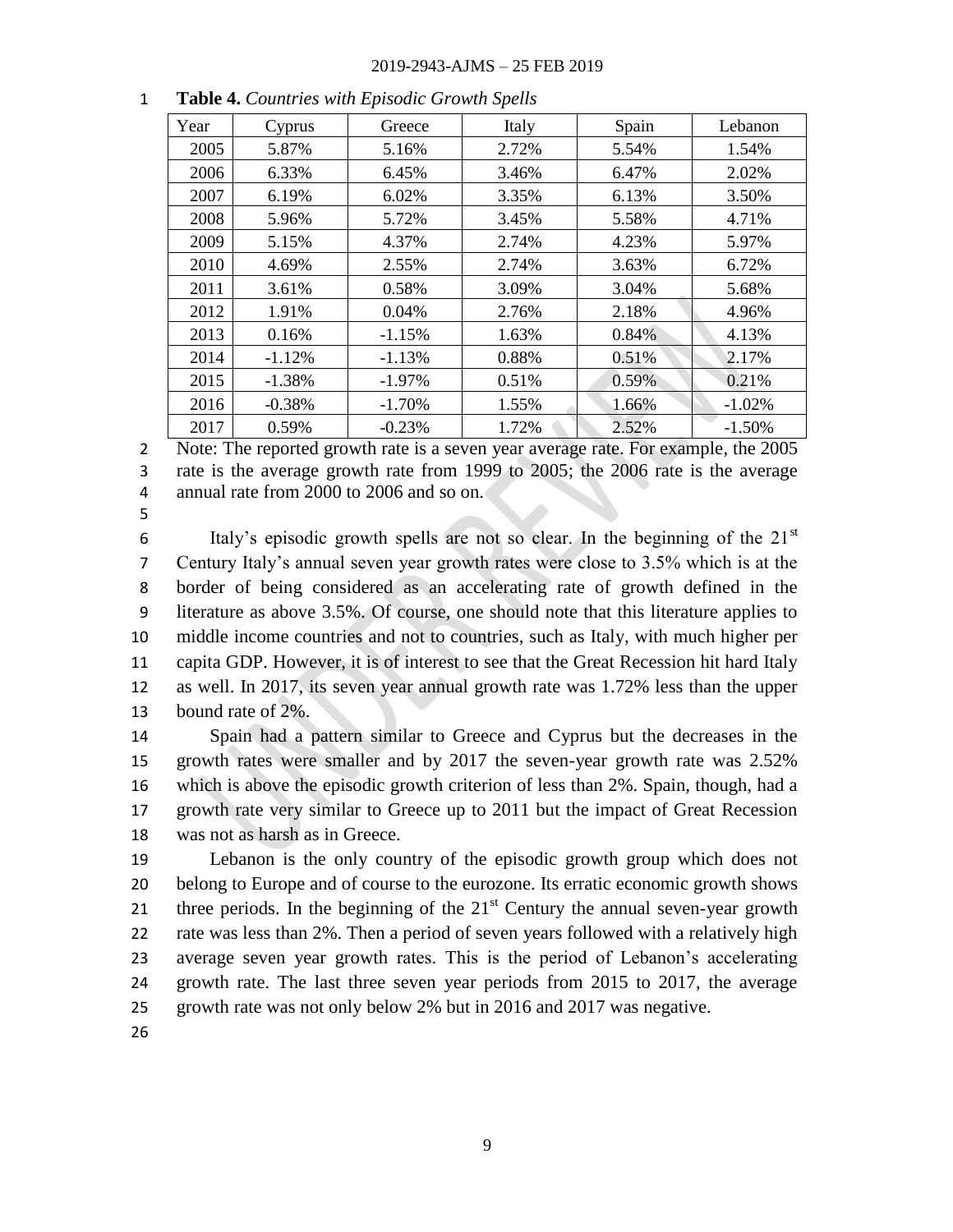# **The Union for the Mediterranean Initiative and the Great Depression**

 In 2008 the European Union and 15 countries of the Southern and Eastern Mediterranean launched the Union for the Mediterranean which is an intergovernmental Euro-Mediterranean organization. The 15 non-EU countries of the Mediterranean region are: Albania, Algeria, Bosnia and Herzegovina, Egypt, Israel, Jordan, Lebanon, Mauritania, Monaco, Montenegro, Morocco, State of Palestine, Syria, Tunisia and Turkey. In this study we used the geographical definition of Mediterranean countries, i.e., countries with an offshore in the Mediterranean Sea for which data were available as explained above.

 One of the objectives of this Euro-Mediterranean Initiative is to promote economic integration between the EU and non-EU member states by taking various initiatives which includes institutional building to promote peace and security, technology transfer, promotion of education and most importantly economic integration through trade and joint projects particularly in the area of energy. The end result of all these would have been an economic convergence of the countries of the Mediterranean Region which is examined in this section.

 Our data set permits a descriptive test whether the Union for the Mediterranean Initiative promoted economic convergence. The data set are split into two decades (periods): from 1998 to 2007 and from 2008 to 2017 which correspond to 10 years before and after the Union for the Mediterranean Initiative.

 It should be noted that these two decades also are identified as ten year periods of prior and after the Great Recession of 2007-2008. For the South European countries, which were members of the eurozone, the Great Recession hit them very hard undermining the existence of the euro itself. These countries were primarily Greece, Cyprus, Italy and Spain. Thus, the Union for the Mediterranean effect on the economic convergence should be interpreted very carefully.

 Table 5 gives the comparative descriptive statistics of the two periods. In the first period of 1998-2007, per capita GDP was growing at an annual rate of 5.95%. In 2008-2017, this rate dropped to 3.1%. A t-test of means difference cannot reject the null of no difference. In the first period the minimum growth rate was 2.6% but it turned negative in the second decade. The standard deviation of growth is similar in both periods. An F-test shows that there is no statistical difference in the standard deviation of the two periods. In other words, the average growth was the difference and not the dispersion of growth.

| <b>Statistic</b>          | 1998-2007 | 2008-2017   |
|---------------------------|-----------|-------------|
| Mean                      | 0.059537  | 0.030960    |
| Minimum                   | 0.026139  | $-0.005033$ |
| Maximum                   | 0.103727  | 0.060797    |
| <b>Standard Deviation</b> | 0.020839  | 0.018311    |

**Table 5.** *Descriptive Statistics of Growth, 1998-2007 and 2008-2017*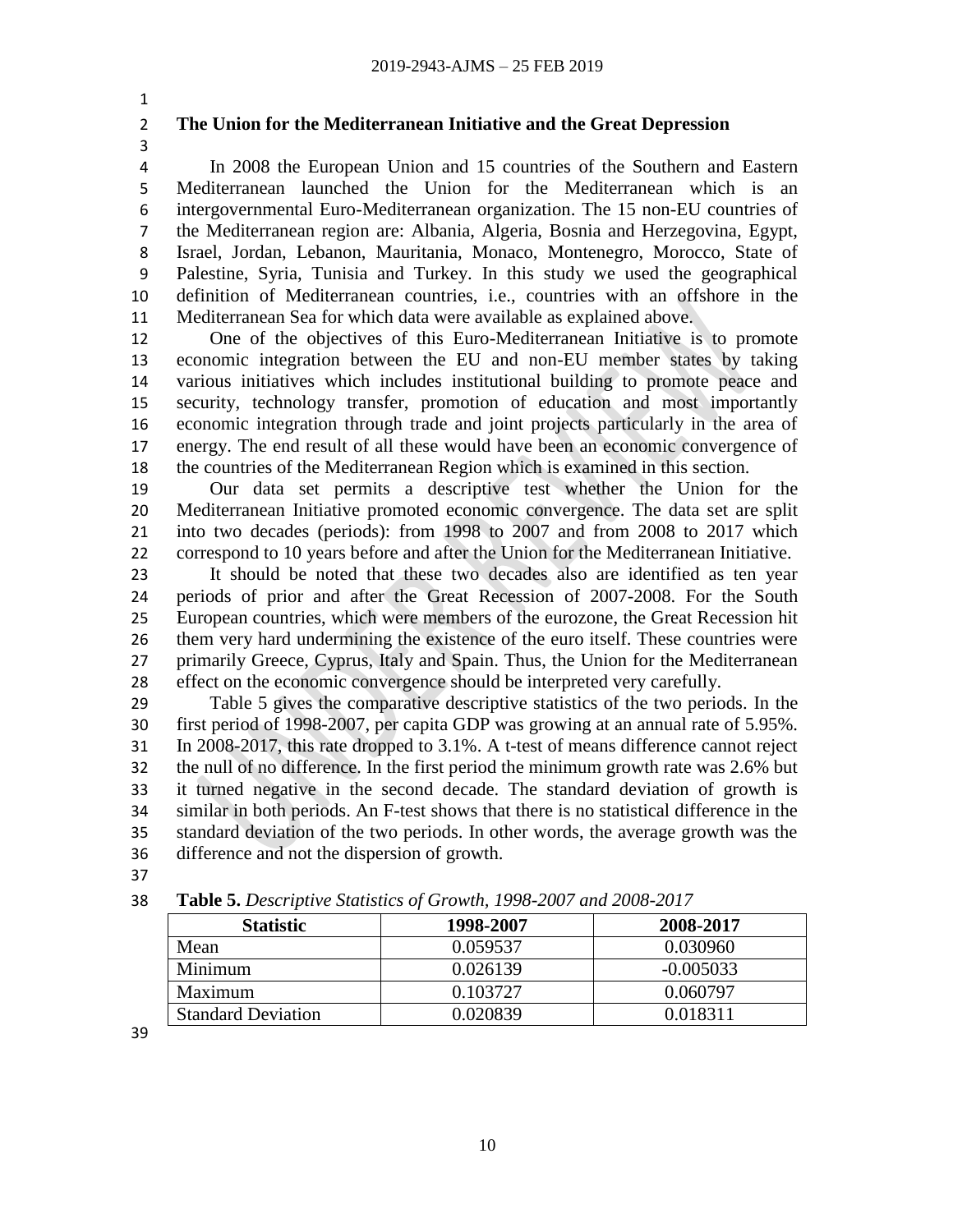Figure 4 is the scatter diagram of per capita GDP growth between the two decades of 1998-2007 and 200-2017. There is a wide dispersion of growth rates around the 45-degree line. The growth rates of the first decade cannot be used as a predictor of the growth rates of the second decade. Overall there is a positive relation. Countries with high rates in the first decade continue to have relatively higher rates of growth in the second decade. The correlation coefficient of the two decades is 0.4758.





Average Annual Growth Rate, 2008-2017

- 
- 

# **Conclusions**

 $\Delta t$  the dawn of the 21<sup>st</sup> century, each of the economies of the states of the Mediterranean witnessed paths of economic growth which overall resulted to economic convergence. Relatively lagged behind economies were, on average, increased at a higher rate than countries with higher initial per capita GDP. At the end of the period the gap between the poor and rich countries was narrowed.

 Economic convergence did occur but the rate was below 2%. The European Union's initiative to promote economic growth in the relatively less developed countries of the Mediterranean Basin seems to have had positive even though very small economic effects. These policies must be reconsidered based on a country by country case; this should be the subject of another research project.